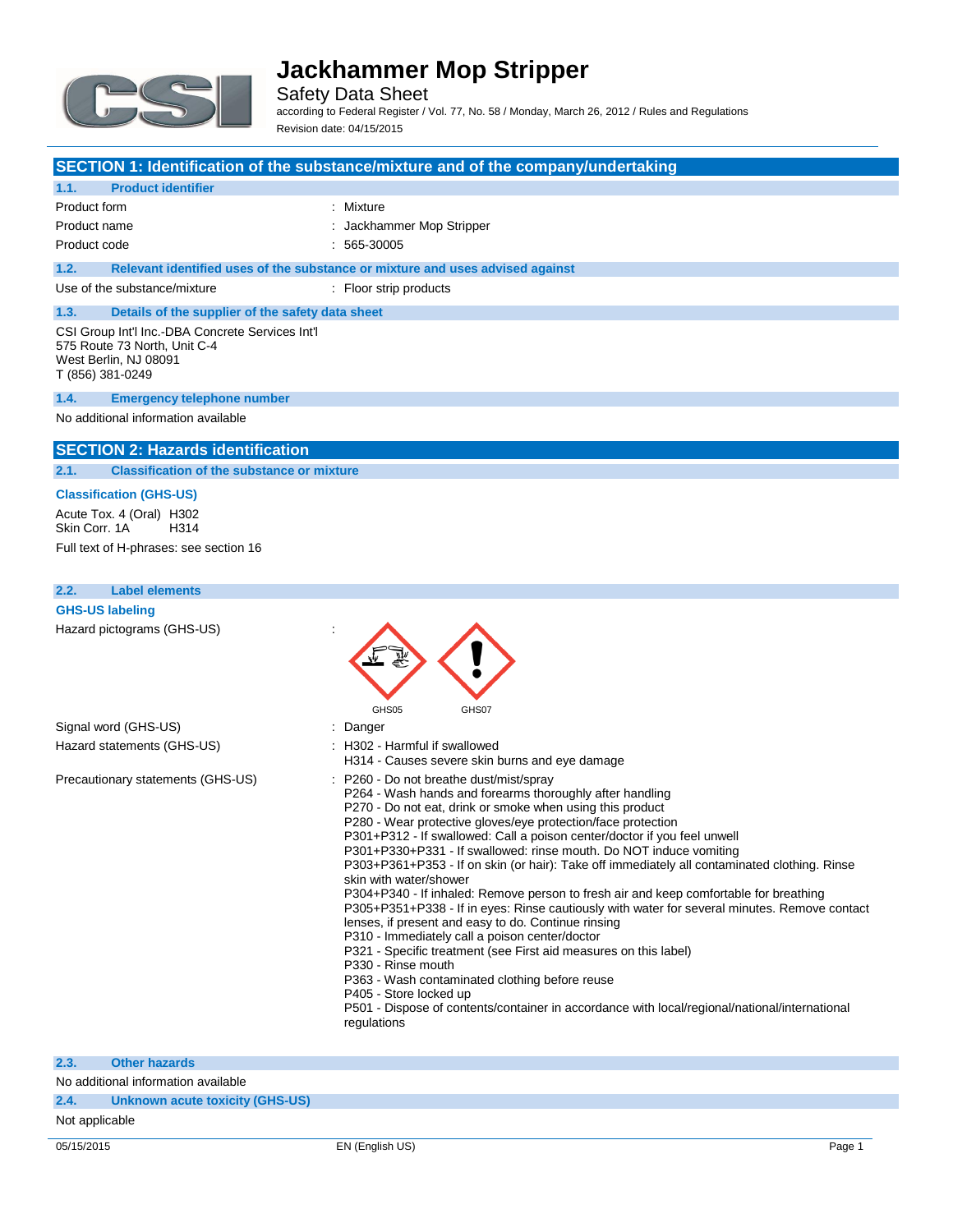Safety Data Sheet

according to Federal Register / Vol. 77, No. 58 / Monday, March 26, 2012 / Rules and Regulations

### **SECTION 3: Composition/information on ingredients**

#### **3.1. Substance**

#### Not applicable

| 3.2.<br><b>Mixture</b>                                                                                                                                                                                                      |                           |               |                                                                                                                                                                        |
|-----------------------------------------------------------------------------------------------------------------------------------------------------------------------------------------------------------------------------|---------------------------|---------------|------------------------------------------------------------------------------------------------------------------------------------------------------------------------|
| <b>Name</b>                                                                                                                                                                                                                 | <b>Product identifier</b> | $\frac{9}{6}$ | <b>Classification (GHS-US)</b>                                                                                                                                         |
| 2-butoxyethanol                                                                                                                                                                                                             | (CAS No) 111-76-2         | $10 - 20$     | Flam. Lig. 4, H227<br>Acute Tox. 4 (Oral), H302<br>Acute Tox. 3 (Dermal), H311<br>Acute Tox. 2 (Inhalation:gas),<br>H330<br>Skin Irrit. 2, H315<br>Eye Irrit. 2A, H319 |
| 2-aminoethanol                                                                                                                                                                                                              | (CAS No) 141-43-5         | $5 - 10$      | Flam. Lig. 4, H227<br>Acute Tox. 4 (Oral), H302<br>Acute Tox. 4 (Dermal), H312<br>Skin Corr. 1B, H314                                                                  |
| Potassium Hydroxide, 45%= <conc<50%, aqueous="" solutions<="" td=""><td>(CAS No) 1310-58-3</td><td><math>5 - 10</math></td><td>Acute Tox. 3 (Oral), H301<br/>Skin Corr. 1A, H314<br/>Aquatic Acute 3, H402</td></conc<50%,> | (CAS No) 1310-58-3        | $5 - 10$      | Acute Tox. 3 (Oral), H301<br>Skin Corr. 1A, H314<br>Aquatic Acute 3, H402                                                                                              |
| 2-propanol                                                                                                                                                                                                                  | (CAS No) 67-63-0          | $1 - 5$       | Flam. Lig. 2, H225<br>Eye Irrit. 2A, H319<br>STOT SE 3, H336                                                                                                           |

#### Full text of H-phrases: see section 16

|            | <b>SECTION 4: First aid measures</b>                                       |                                                                                                                                                                               |
|------------|----------------------------------------------------------------------------|-------------------------------------------------------------------------------------------------------------------------------------------------------------------------------|
| 4.1.       | <b>Description of first aid measures</b>                                   |                                                                                                                                                                               |
|            | First-aid measures general                                                 | : Never give anything by mouth to an unconscious person. If you feel unwell, seek medical<br>advice (show the label where possible).                                          |
|            | First-aid measures after inhalation                                        | Remove victim to fresh air and keep at rest in a position comfortable for breathing. Immediately<br>call a poison center or doctor/physician.                                 |
|            | First-aid measures after skin contact                                      | : Remove/Take off immediately all contaminated clothing. Rinse skin with water/shower.<br>Immediately call a poison center or doctor/physician.                               |
|            | First-aid measures after eye contact                                       | Rinse cautiously with water for several minutes. Remove contact lenses, if present and easy to<br>do. Continue rinsing. Immediately call a poison center or doctor/physician. |
|            | First-aid measures after ingestion                                         | Rinse mouth. Do NOT induce vomiting. Call a POISON CENTER or doctor/physician if you feel<br>unwell. Immediately call a poison center or doctor/physician.                    |
| 4.2.       | Most important symptoms and effects, both acute and delayed                |                                                                                                                                                                               |
|            | Symptoms/injuries                                                          | : Causes severe skin burns and eye damage.                                                                                                                                    |
|            | Symptoms/injuries after ingestion                                          | Swallowing a small quantity of this material will result in serious health hazard.                                                                                            |
| 4.3.       | Indication of any immediate medical attention and special treatment needed |                                                                                                                                                                               |
|            | No additional information available                                        |                                                                                                                                                                               |
|            |                                                                            |                                                                                                                                                                               |
|            | <b>SECTION 5: Firefighting measures</b>                                    |                                                                                                                                                                               |
| 5.1.       | <b>Extinguishing media</b>                                                 |                                                                                                                                                                               |
|            | Suitable extinguishing media                                               | : Foam. Dry powder. Carbon dioxide. Water spray. Sand.                                                                                                                        |
|            | Unsuitable extinguishing media                                             | : Do not use a heavy water stream.                                                                                                                                            |
| 5.2.       | Special hazards arising from the substance or mixture                      |                                                                                                                                                                               |
| Reactivity |                                                                            | : Thermal decomposition generates : corrosive vapors.                                                                                                                         |
| 5.3.       | <b>Advice for firefighters</b>                                             |                                                                                                                                                                               |
|            | Firefighting instructions                                                  | : Use water spray or fog for cooling exposed containers. Exercise caution when fighting any<br>chemical fire. Prevent fire-fighting water from entering environment.          |
|            | Protection during firefighting                                             | : Do not enter fire area without proper protective equipment, including respiratory protection.                                                                               |
|            | <b>SECTION 6: Accidental release measures</b>                              |                                                                                                                                                                               |
| 6.1.       | Personal precautions, protective equipment and emergency procedures        |                                                                                                                                                                               |
| 6.1.1.     | For non-emergency personnel                                                |                                                                                                                                                                               |
|            | <b>Emergency procedures</b>                                                | : Evacuate unnecessary personnel.                                                                                                                                             |
| 6.1.2.     | For emergency responders                                                   |                                                                                                                                                                               |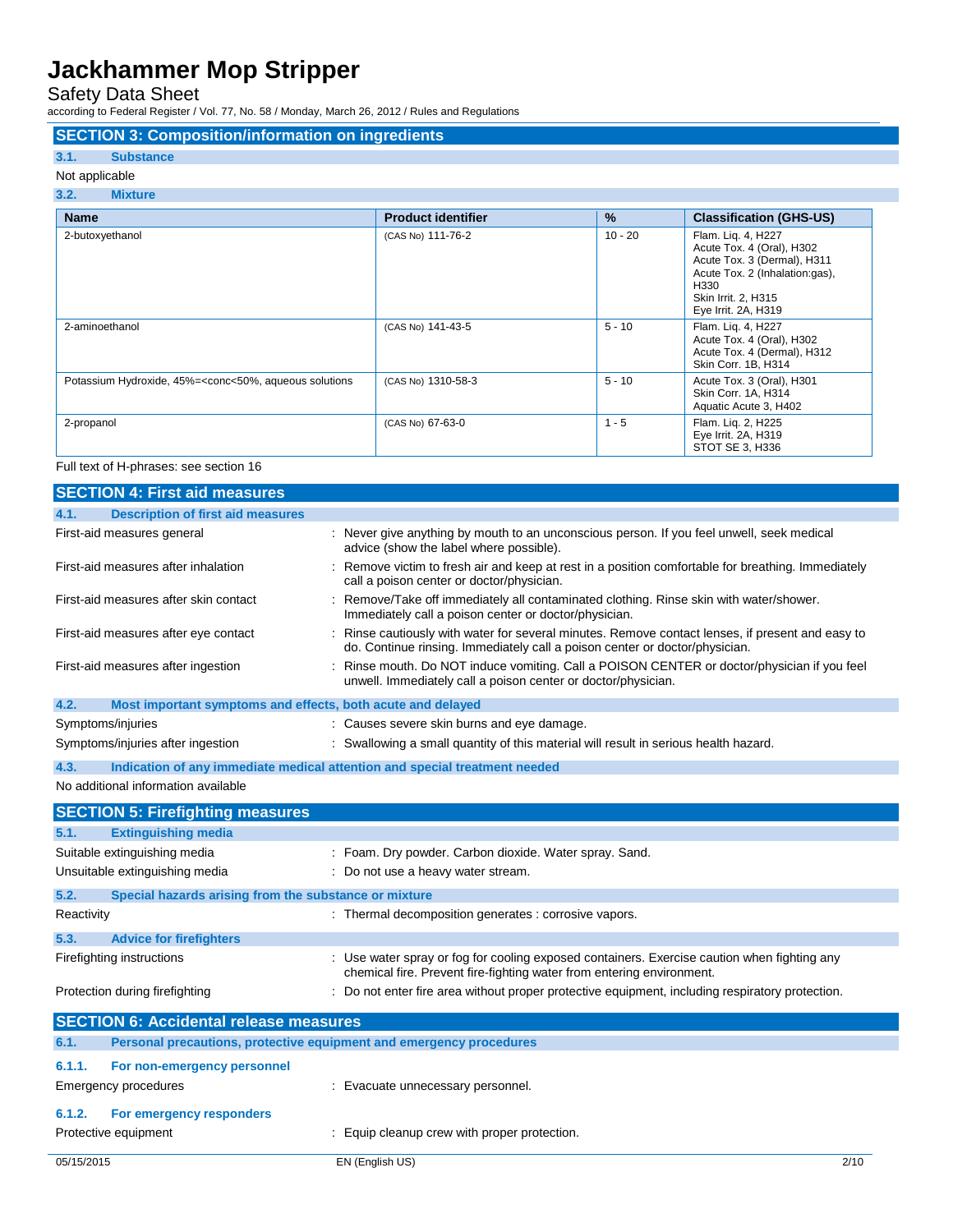## Safety Data Sheet

according to Federal Register / Vol. 77, No. 58 / Monday, March 26, 2012 / Rules and Regulations

|                                                         | Emergency procedures                                                                                    | : Ventilate area.                                                                                                                                                                                                                                                                 |  |
|---------------------------------------------------------|---------------------------------------------------------------------------------------------------------|-----------------------------------------------------------------------------------------------------------------------------------------------------------------------------------------------------------------------------------------------------------------------------------|--|
| 6.2.                                                    | <b>Environmental precautions</b>                                                                        |                                                                                                                                                                                                                                                                                   |  |
|                                                         | Prevent entry to sewers and public waters. Notify authorities if liquid enters sewers or public waters. |                                                                                                                                                                                                                                                                                   |  |
| 6.3.                                                    | Methods and material for containment and cleaning up                                                    |                                                                                                                                                                                                                                                                                   |  |
|                                                         | Methods for cleaning up                                                                                 | : Soak up spills with inert solids, such as clay or diatomaceous earth as soon as possible. Collect<br>spillage. Store away from other materials.                                                                                                                                 |  |
| 6.4.                                                    | <b>Reference to other sections</b>                                                                      |                                                                                                                                                                                                                                                                                   |  |
|                                                         | See Heading 8. Exposure controls and personal protection.                                               |                                                                                                                                                                                                                                                                                   |  |
|                                                         | <b>SECTION 7: Handling and storage</b>                                                                  |                                                                                                                                                                                                                                                                                   |  |
| 7.1.                                                    | <b>Precautions for safe handling</b>                                                                    |                                                                                                                                                                                                                                                                                   |  |
|                                                         | Precautions for safe handling                                                                           | Wash hands and other exposed areas with mild soap and water before eating, drinking or<br>smoking and when leaving work. Provide good ventilation in process area to prevent formation<br>of vapor. Do not breathe dust/mist/spray. Avoid contact during pregnancy/while nursing. |  |
|                                                         | Hygiene measures                                                                                        | Do not eat, drink or smoke when using this product. Wash hands and forearms thoroughly after<br>handling.                                                                                                                                                                         |  |
| 7.2.                                                    | Conditions for safe storage, including any incompatibilities                                            |                                                                                                                                                                                                                                                                                   |  |
|                                                         | <b>Technical measures</b>                                                                               | : Comply with applicable regulations.                                                                                                                                                                                                                                             |  |
|                                                         | Storage conditions                                                                                      | Keep only in the original container in a cool, well ventilated place away from heat, hot surfaces,<br>sparks, open flame and other ignition sources. No smoking. Keep container closed when not in<br>use.                                                                        |  |
|                                                         | Incompatible products                                                                                   | Strong bases. Strong acids.                                                                                                                                                                                                                                                       |  |
|                                                         | Incompatible materials                                                                                  | : Sources of ignition. Direct sunlight.                                                                                                                                                                                                                                           |  |
| 7.3.                                                    | <b>Specific end use(s)</b>                                                                              |                                                                                                                                                                                                                                                                                   |  |
| No additional information available                     |                                                                                                         |                                                                                                                                                                                                                                                                                   |  |
| <b>SECTION 8: Exposure controls/personal protection</b> |                                                                                                         |                                                                                                                                                                                                                                                                                   |  |
| 8.1.                                                    | <b>Control parameters</b>                                                                               |                                                                                                                                                                                                                                                                                   |  |

| 8.1.<br><b>Control parameters</b> |                                                                                                          |                           |
|-----------------------------------|----------------------------------------------------------------------------------------------------------|---------------------------|
| <b>Jackhammer Mop Stripper</b>    |                                                                                                          |                           |
| <b>ACGIH</b>                      | Not applicable                                                                                           |                           |
| <b>OSHA</b>                       | Not applicable                                                                                           |                           |
|                                   | Potassium Hydroxide, 45%= <conc<50%, (1310-58-3)<="" aqueous="" solutions="" td=""><td></td></conc<50%,> |                           |
| <b>ACGIH</b>                      | ACGIH Ceiling (mg/m <sup>3</sup> )                                                                       | $2$ mg/m <sup>3</sup>     |
| <b>ACGIH</b>                      | Remark (ACGIH)                                                                                           | URT, eye, & skin irr      |
| <b>OSHA</b>                       | Not applicable                                                                                           |                           |
| 2-propanol (67-63-0)              |                                                                                                          |                           |
| <b>ACGIH</b>                      | ACGIH TWA (ppm)                                                                                          | 200 ppm                   |
| <b>ACGIH</b>                      | ACGIH STEL (ppm)                                                                                         | 200 ppm                   |
| <b>ACGIH</b>                      | Remark (ACGIH)                                                                                           | Eye & URT irr; CNS impair |
| <b>OSHA</b>                       | OSHA PEL (TWA) (mg/m <sup>3</sup> )                                                                      | 980 mg/m <sup>3</sup>     |
| <b>OSHA</b>                       | OSHA PEL (TWA) (ppm)                                                                                     | 400 ppm                   |
| 2-aminoethanol (141-43-5)         |                                                                                                          |                           |
| <b>ACGIH</b>                      | ACGIH TWA (ppm)                                                                                          | 3 ppm                     |
| <b>ACGIH</b>                      | ACGIH STEL (ppm)                                                                                         | 3 ppm                     |
| <b>ACGIH</b>                      | Remark (ACGIH)                                                                                           | Eye & skin irr            |
| <b>OSHA</b>                       | OSHA PEL (TWA) (mg/m <sup>3</sup> )                                                                      | $6$ mg/m <sup>3</sup>     |
| <b>OSHA</b>                       | OSHA PEL (TWA) (ppm)                                                                                     | 3 ppm                     |
| 2-butoxyethanol (111-76-2)        |                                                                                                          |                           |
| <b>ACGIH</b>                      | ACGIH TWA (ppm)                                                                                          | 20 ppm                    |
| <b>ACGIH</b>                      | ACGIH STEL (ppm)                                                                                         | 20 ppm                    |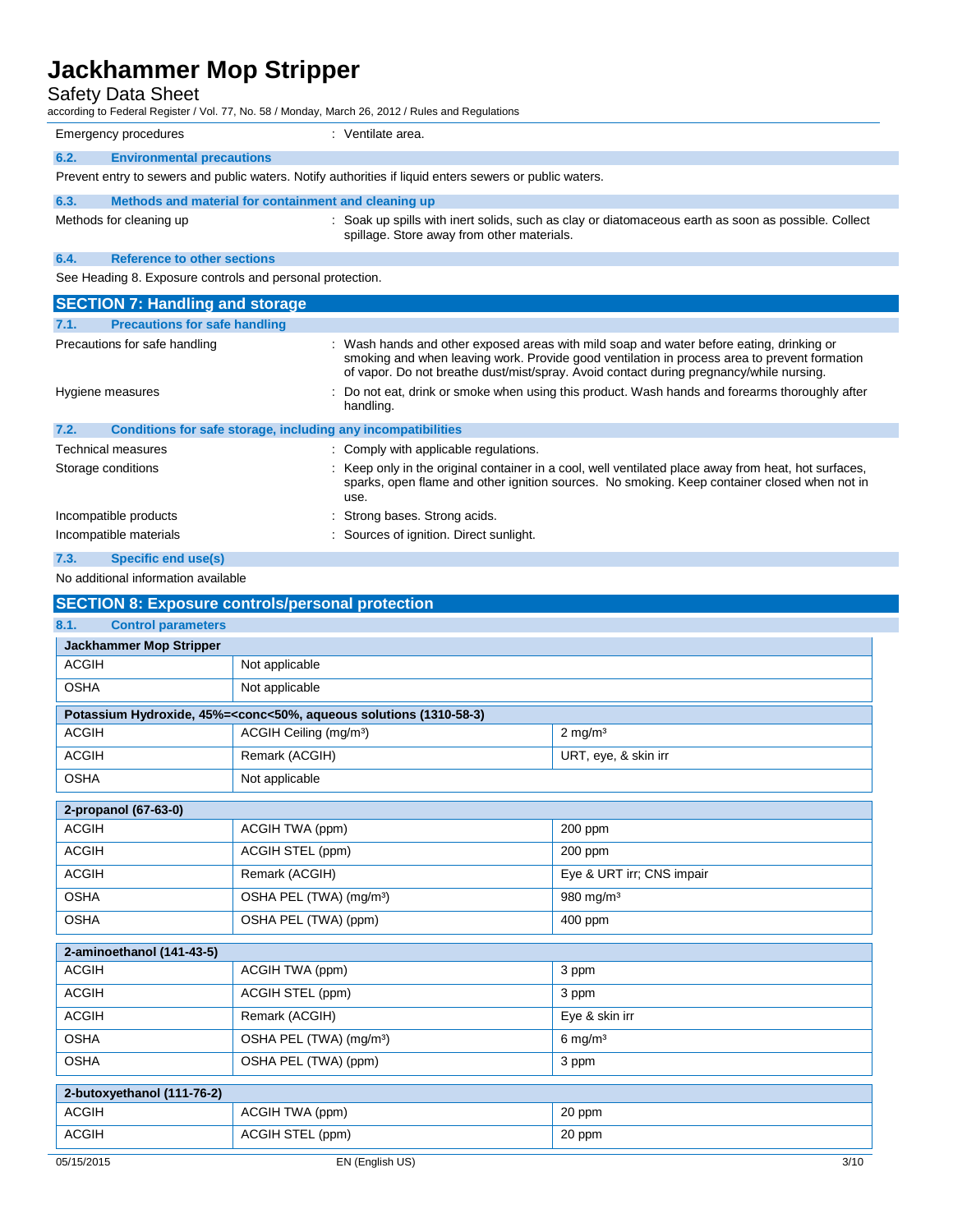Safety Data Sheet

according to Federal Register / Vol. 77, No. 58 / Monday, March 26, 2012 / Rules and Regulations

| 2-butoxyethanol (111-76-2) |                                     |                         |
|----------------------------|-------------------------------------|-------------------------|
| ACGIH                      | Remark (ACGIH)                      | Eve & URT irr           |
| <b>OSHA</b>                | OSHA PEL (TWA) (mg/m <sup>3</sup> ) | $240 \,\mathrm{mg/m^3}$ |
| <b>OSHA</b>                | OSHA PEL (TWA) (ppm)                | 50 ppm                  |

| 8.2.              | <b>Exposure controls</b>      |                                                                            |
|-------------------|-------------------------------|----------------------------------------------------------------------------|
|                   | Personal protective equipment | : Avoid all unnecessary exposure.                                          |
| Hand protection   |                               | : Wear protective gloves/eye protection/face protection protective gloves. |
| Eye protection    |                               | : Chemical goggles or face shield.                                         |
|                   | Skin and body protection      | : Wear suitable protective clothing.                                       |
|                   | Respiratory protection        | : Wear appropriate mask.                                                   |
| Other information |                               | : Do not eat, drink or smoke during use.                                   |

## **SECTION 9: Physical and chemical properties**

| 9.1.<br>Information on basic physical and chemical properties |                                                                                                                                                                |
|---------------------------------------------------------------|----------------------------------------------------------------------------------------------------------------------------------------------------------------|
| Physical state                                                | $:$ Liquid                                                                                                                                                     |
| Color                                                         | : Blue                                                                                                                                                         |
| Odor                                                          | Butyl                                                                                                                                                          |
| Odor threshold                                                | : No data available                                                                                                                                            |
| рH                                                            | : 13                                                                                                                                                           |
| Melting point                                                 | : No data available                                                                                                                                            |
| Freezing point                                                | No data available                                                                                                                                              |
| Boiling point                                                 | $: > 212 - 220$ °F                                                                                                                                             |
| Flash point                                                   | : $> 200$ °F                                                                                                                                                   |
| Relative evaporation rate (butyl acetate=1)                   | : No data available                                                                                                                                            |
| Flammability (solid, gas)                                     | : No data available                                                                                                                                            |
| <b>Explosion limits</b>                                       | : No data available                                                                                                                                            |
| <b>Explosive properties</b>                                   | No data available                                                                                                                                              |
| Oxidizing properties                                          | : No data available                                                                                                                                            |
| Vapor pressure                                                | : No data available                                                                                                                                            |
| Relative density                                              | : 1.03                                                                                                                                                         |
| Relative vapor density at 20 °C                               | Same as water                                                                                                                                                  |
| Solubility                                                    | Soluble in water.<br>Water: Solubility in water of component(s) of the mixture :<br>$\bullet$ to $\bullet$ to $\bullet$ to $\bullet$ to $\bullet$ to $\bullet$ |
| Log Pow                                                       | : No data available                                                                                                                                            |
| Log Kow                                                       | No data available                                                                                                                                              |
| Auto-ignition temperature                                     | No data available                                                                                                                                              |
| Decomposition temperature                                     | No data available                                                                                                                                              |
| Viscosity                                                     | : No data available                                                                                                                                            |
| Viscosity, kinematic                                          | No data available                                                                                                                                              |
| Viscosity, dynamic                                            | : No data available                                                                                                                                            |
| <b>Other information</b><br>9.2.                              |                                                                                                                                                                |
|                                                               |                                                                                                                                                                |

No additional information available

|                  | <b>SECTION 10: Stability and reactivity</b>         |
|------------------|-----------------------------------------------------|
| 10.1.            | <b>Reactivity</b>                                   |
|                  | Thermal decomposition generates : corrosive vapors. |
| 10.2.            | <b>Chemical stability</b>                           |
|                  | Stable under normal conditions. Not established.    |
| 10.3.            | <b>Possibility of hazardous reactions</b>           |
| Not established. |                                                     |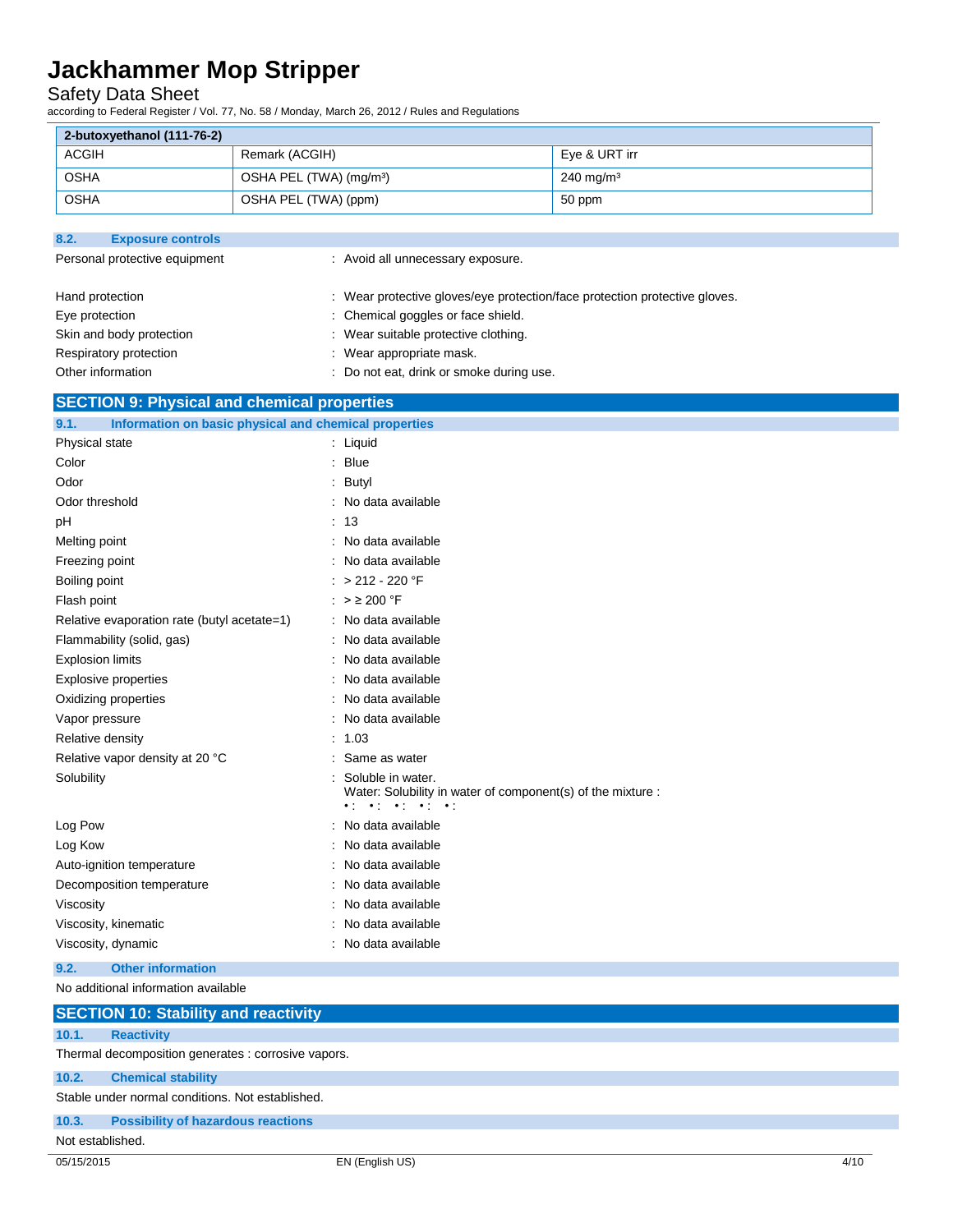## Safety Data Sheet

according to Federal Register / Vol. 77, No. 58 / Monday, March 26, 2012 / Rules and Regulations

#### **10.4. Conditions to avoid**

Direct sunlight. Extremely high or low temperatures.

#### **10.5. Incompatible materials**

Strong acids. Strong bases.

#### **10.6. Hazardous decomposition products**

Fume. Carbon monoxide. Carbon dioxide. Thermal decomposition generates : corrosive vapors.

## **SECTION 11: Toxicological information**

**11.1. Information on toxicological effects**

#### Acute toxicity **Solution Contract Acute toxicity** : Oral: Harmful if swallowed.

| Jackhammer Mop Stripper                                                                         |                                                                                                                                                                             |  |
|-------------------------------------------------------------------------------------------------|-----------------------------------------------------------------------------------------------------------------------------------------------------------------------------|--|
| ATE US (oral)                                                                                   | 1809.993 mg/kg body weight                                                                                                                                                  |  |
| Potassium Hydroxide, 45%= <conc<50%, (1310-58-3)<="" aqueous="" solutions="" th=""></conc<50%,> |                                                                                                                                                                             |  |
| LD50 oral rat                                                                                   | 273 mg/kg (Rat)                                                                                                                                                             |  |
| ATE US (oral)                                                                                   | 273.000 mg/kg body weight                                                                                                                                                   |  |
| 2-propanol (67-63-0)                                                                            |                                                                                                                                                                             |  |
| LD50 oral rat                                                                                   | 5045 mg/kg (Rat; OECD 401: Acute Oral Toxicity; Experimental value; 5840 mg/kg<br>bodyweight; Rat)                                                                          |  |
| LD50 dermal rabbit                                                                              | 12870 mg/kg (Rabbit; Experimental value; Equivalent or similar to OECD 402; 16.4; Rabbit)                                                                                   |  |
| LC50 inhalation rat (mg/l)                                                                      | 73 mg/l/4h (Rat)                                                                                                                                                            |  |
| ATE US (oral)                                                                                   | 5045.000 mg/kg body weight                                                                                                                                                  |  |
| ATE US (dermal)                                                                                 | 12870.000 mg/kg body weight                                                                                                                                                 |  |
| ATE US (vapors)                                                                                 | 73.000 mg/l/4h                                                                                                                                                              |  |
| ATE US (dust, mist)                                                                             | 73.000 mg/l/4h                                                                                                                                                              |  |
| 2-aminoethanol (141-43-5)                                                                       |                                                                                                                                                                             |  |
| LD50 oral rat                                                                                   | 1720 mg/kg (Rat)                                                                                                                                                            |  |
| LD50 dermal rabbit                                                                              | 1018 mg/kg (Rabbit)                                                                                                                                                         |  |
| ATE US (oral)                                                                                   | 1720.000 mg/kg body weight                                                                                                                                                  |  |
| ATE US (dermal)                                                                                 | 1018.000 mg/kg body weight                                                                                                                                                  |  |
| 2-butoxyethanol (111-76-2)                                                                      |                                                                                                                                                                             |  |
| LD50 oral rat                                                                                   | 530 mg/kg (Rat; Equivalent or similar to OECD 401; Literature study; 1746 mg/kg bodyweight;<br>Rat; Experimental value)                                                     |  |
| LD50 dermal rat                                                                                 | > 2000 mg/kg body weight (Rat; Experimental value; OECD 402: Acute Dermal Toxicity)                                                                                         |  |
| LD50 dermal rabbit                                                                              | 435 mg/kg body weight (Rabbit; Experimental value; OECD 402: Acute Dermal Toxicity; 435<br>mg/kg bodyweight; Rabbit; Weight of evidence; Equivalent or similar to OECD 402) |  |
| LC50 inhalation rat (mg/l)                                                                      | 2.17 mg/l/4h (Rat; Experimental value; 2.35 mg/l/4h; Rat; Experimental value)                                                                                               |  |
| LC50 inhalation rat (ppm)                                                                       | 450 - 486 ppm/4h 450-486, Rat                                                                                                                                               |  |
| ATE US (oral)                                                                                   | 530.000 mg/kg body weight                                                                                                                                                   |  |
| ATE US (dermal)                                                                                 | 435.000 mg/kg body weight                                                                                                                                                   |  |
| ATE US (gases)                                                                                  | 450.000 ppmV/4h                                                                                                                                                             |  |
| ATE US (vapors)                                                                                 | 2.170 mg/l/4h                                                                                                                                                               |  |
| ATE US (dust, mist)                                                                             | 2.170 mg/l/4h                                                                                                                                                               |  |
| Skin corrosion/irritation                                                                       | : Causes severe skin burns and eye damage.                                                                                                                                  |  |
|                                                                                                 | pH: 13                                                                                                                                                                      |  |
| Serious eye damage/irritation                                                                   | : Not classified                                                                                                                                                            |  |
|                                                                                                 | pH: 13                                                                                                                                                                      |  |
| Respiratory or skin sensitization                                                               | : Not classified                                                                                                                                                            |  |
| Germ cell mutagenicity                                                                          | Not classified                                                                                                                                                              |  |
| Carcinogenicity                                                                                 | : Not classified                                                                                                                                                            |  |
| 2-propanol (67-63-0)                                                                            |                                                                                                                                                                             |  |
| IARC group                                                                                      | 3 - Not classifiable                                                                                                                                                        |  |
|                                                                                                 |                                                                                                                                                                             |  |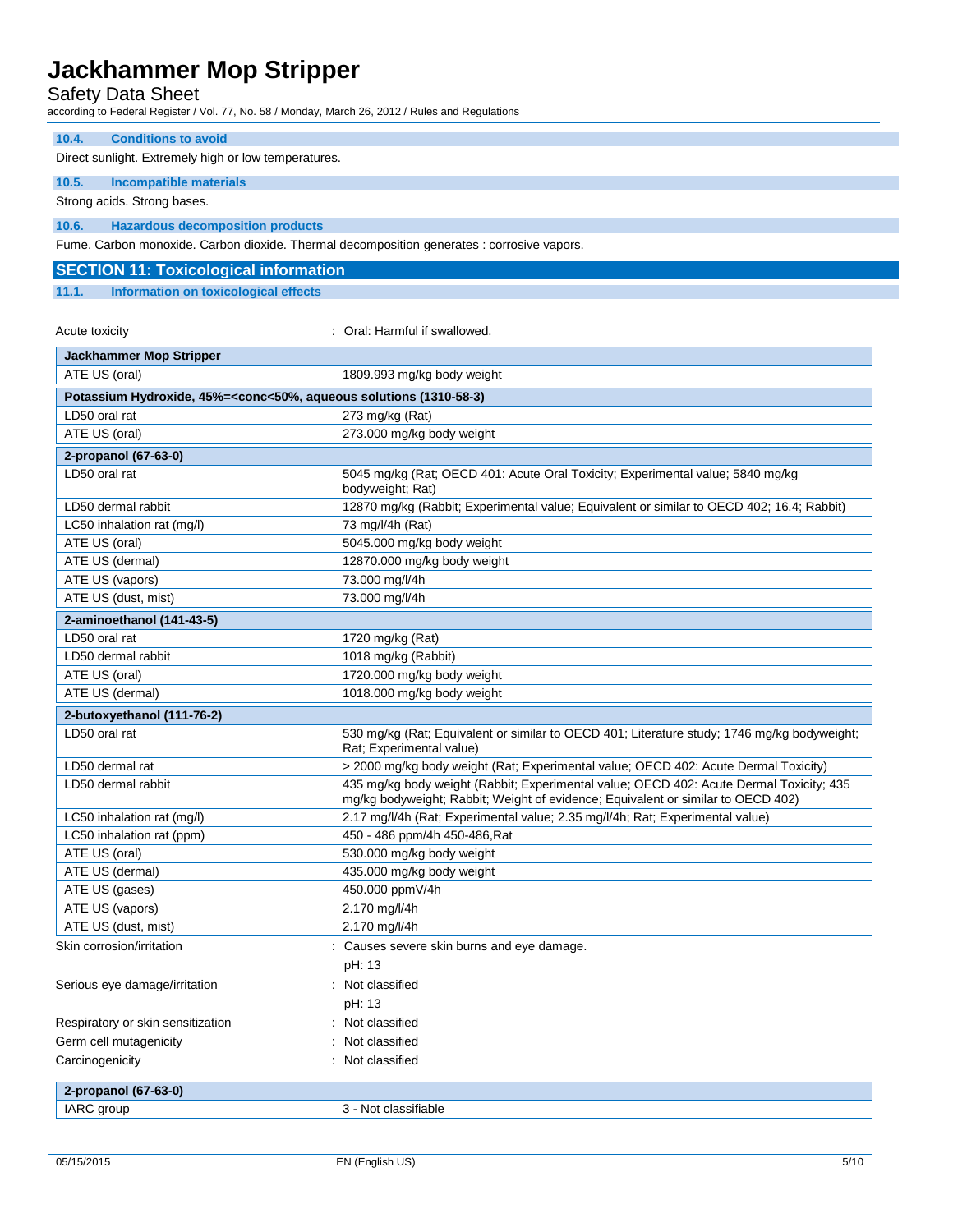## Safety Data Sheet

according to Federal Register / Vol. 77, No. 58 / Monday, March 26, 2012 / Rules and Regulations

| 2-butoxyethanol (111-76-2)                             |                                                                                           |
|--------------------------------------------------------|-------------------------------------------------------------------------------------------|
| IARC group                                             | 3 - Not classifiable                                                                      |
| Reproductive toxicity                                  | : Not classified                                                                          |
| Specific target organ toxicity (single exposure)       | : Not classified                                                                          |
| Specific target organ toxicity (repeated<br>exposure)  | : Not classified                                                                          |
| Aspiration hazard                                      | Not classified<br>÷.                                                                      |
| Potential Adverse human health effects and<br>symptoms | : Based on available data, the classification criteria are not met. Harmful if swallowed. |
| Symptoms/injuries after ingestion                      | Swallowing a small quantity of this material will result in serious health hazard.        |

## **SECTION 12: Ecological information**

## **12.1. Toxicity**

| Potassium Hydroxide, 45%= <conc<50%, (1310-58-3)<="" aqueous="" solutions="" th=""></conc<50%,> |                                                              |  |
|-------------------------------------------------------------------------------------------------|--------------------------------------------------------------|--|
| LC50 fish 1                                                                                     | 28.6 mg/l (24 h; Pisces; Pure substance)                     |  |
| LC50 other aquatic organisms 1                                                                  | 100 - 1000 mg/l (96 h)                                       |  |
| LC50 fish 2                                                                                     | 80 mg/l (96 h; Gambusia affinis; Pure substance)             |  |
| Threshold limit other aquatic organisms 1                                                       | 100 - 1000,96 h                                              |  |
| 2-propanol (67-63-0)                                                                            |                                                              |  |
| LC50 fish 1                                                                                     | 4200 mg/l (96 h; Rasbora heteromorpha; Flow-through system)  |  |
| EC50 Daphnia 1                                                                                  | 10000 mg/l (48 h; Daphnia magna)                             |  |
| LC50 fish 2                                                                                     | 9640 mg/l (96 h; Pimephales promelas; Lethal)                |  |
| EC50 Daphnia 2                                                                                  | 13299 mg/l (48 h; Daphnia magna)                             |  |
| Threshold limit algae 1                                                                         | > 1000 mg/l (72 h; Scenedesmus subspicatus; Growth rate)     |  |
| Threshold limit algae 2                                                                         | 1800 mg/l (72 h; Algae; Cell numbers)                        |  |
| 2-aminoethanol (141-43-5)                                                                       |                                                              |  |
| LC50 fish 1                                                                                     | 150 mg/l 96 h; Salmo gairdneri (Oncorhynchus mykiss)         |  |
| EC50 Daphnia 1                                                                                  | 140 mg/l (24 h; Daphnia magna)                               |  |
| LC50 fish 2                                                                                     | 329.16 mg/l (96 h; Lepomis macrochirus)                      |  |
| TLM fish 1                                                                                      | 100 - 1000,96 h; Pisces                                      |  |
| TLM other aquatic organisms 1                                                                   | 100 - 1000.96 h                                              |  |
| Threshold limit algae 1                                                                         | 0.97 mg/l (192 h; Scenedesmus quadricauda; Inhibitory)       |  |
| Threshold limit algae 2                                                                         | 35 mg/l (72 h; Algae)                                        |  |
| 2-butoxyethanol (111-76-2)                                                                      |                                                              |  |
| LC50 fish 1                                                                                     | 116 ppm (96 h; Cyprinodon variegatus; Nominal concentration) |  |
| EC50 Daphnia 1                                                                                  | 1700 mg/l (48 h; Daphnia sp.; Nominal concentration)         |  |
| LC50 fish 2                                                                                     | 1341 ppm (96 h; Lepomis macrochirus)                         |  |
| EC50 Daphnia 2                                                                                  | 1720 mg/l (24 h; Daphnia magna)                              |  |
| TLM fish 1                                                                                      | 100 - 1000,96 h; Pisces                                      |  |
| TLM other aquatic organisms 1                                                                   | 100 - 1000,96 h                                              |  |
| Threshold limit algae 1                                                                         | 900 mg/l (168 h; Scenedesmus quadricauda)                    |  |
| Threshold limit algae 2                                                                         | 35 mg/l (192 h; Microcystis aeruginosa)                      |  |

## **12.2. Persistence and degradability**

| <b>Jackhammer Mop Stripper</b>                                                                  |                                                                                          |
|-------------------------------------------------------------------------------------------------|------------------------------------------------------------------------------------------|
| Persistence and degradability                                                                   | Not established.                                                                         |
| Potassium Hydroxide, 45%= <conc<50%, (1310-58-3)<="" aqueous="" solutions="" th=""></conc<50%,> |                                                                                          |
| Persistence and degradability                                                                   | Biodegradability: not applicable. No (test)data on mobility of the components available. |
| Biochemical oxygen demand (BOD)                                                                 | Not applicable                                                                           |
| Chemical oxygen demand (COD)                                                                    | Not applicable                                                                           |
| <b>ThOD</b>                                                                                     | Not applicable                                                                           |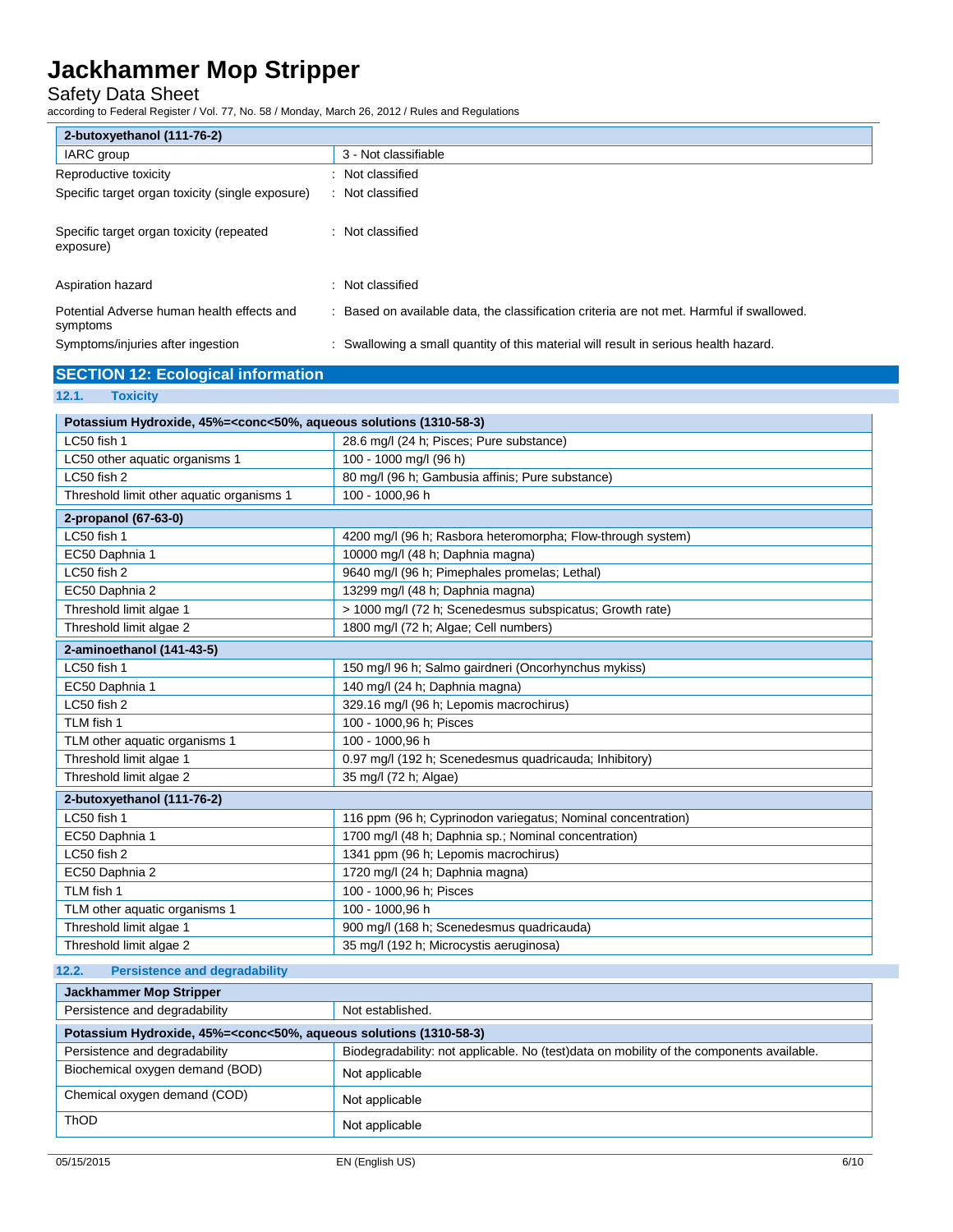Safety Data Sheet

according to Federal Register / Vol. 77, No. 58 / Monday, March 26, 2012 / Rules and Regulations

| Potassium Hydroxide, 45%= <conc<50%, (1310-58-3)<="" aqueous="" solutions="" th=""></conc<50%,>          |                                                                                                                                                                           |  |
|----------------------------------------------------------------------------------------------------------|---------------------------------------------------------------------------------------------------------------------------------------------------------------------------|--|
| BOD (% of ThOD)<br>Not applicable                                                                        |                                                                                                                                                                           |  |
| 2-propanol (67-63-0)                                                                                     |                                                                                                                                                                           |  |
| Persistence and degradability                                                                            | Readily biodegradable in water. Biodegradable in the soil. Biodegradable in the soil under<br>anaerobic conditions. No (test)data on mobility of the substance available. |  |
| Biochemical oxygen demand (BOD)                                                                          | 1.19 g O <sub>2</sub> /g substance                                                                                                                                        |  |
| Chemical oxygen demand (COD)                                                                             | 2.23 g $O_2$ /g substance                                                                                                                                                 |  |
| ThOD                                                                                                     | 2.40 g $O_2$ /g substance                                                                                                                                                 |  |
| BOD (% of ThOD)                                                                                          | 0.49 % ThOD                                                                                                                                                               |  |
| 2-aminoethanol (141-43-5)                                                                                |                                                                                                                                                                           |  |
| Persistence and degradability                                                                            | Readily biodegradable in water. Biodegradable in the soil.                                                                                                                |  |
| Biochemical oxygen demand (BOD)                                                                          | 0.80 g $O_2$ /g substance                                                                                                                                                 |  |
| Chemical oxygen demand (COD)                                                                             | 1.34 g O <sub>2</sub> /g substance                                                                                                                                        |  |
| ThOD                                                                                                     | 2.49 g $O_2$ /g substance                                                                                                                                                 |  |
| BOD (% of ThOD)                                                                                          | 0.32 % ThOD                                                                                                                                                               |  |
| 2-butoxyethanol (111-76-2)                                                                               |                                                                                                                                                                           |  |
| Persistence and degradability                                                                            | Readily biodegradable in water. Biodegradable in the soil. Photodegradation in the air.                                                                                   |  |
| Biochemical oxygen demand (BOD)                                                                          | 0.71 g $O_2$ /g substance                                                                                                                                                 |  |
| Chemical oxygen demand (COD)                                                                             | 2.20 g $O_2/g$ substance                                                                                                                                                  |  |
| ThOD                                                                                                     | 2.305 g O <sub>2</sub> /g substance                                                                                                                                       |  |
| BOD (% of ThOD)                                                                                          | 0.31 % ThOD                                                                                                                                                               |  |
| 12.3.<br><b>Bioaccumulative potential</b>                                                                |                                                                                                                                                                           |  |
| <b>Jackhammer Mop Stripper</b>                                                                           |                                                                                                                                                                           |  |
| Bioaccumulative potential                                                                                | Not established.                                                                                                                                                          |  |
| Potassium Hydroxide, 45%= <conc<50%, (1310-58-3)<="" aqueous="" solutions="" td=""><td></td></conc<50%,> |                                                                                                                                                                           |  |
| Bioaccumulative potential                                                                                | Not bioaccumulative.                                                                                                                                                      |  |
| 2-propanol (67-63-0)                                                                                     |                                                                                                                                                                           |  |
| Log Pow                                                                                                  | 0.05 (Experimental value)                                                                                                                                                 |  |
| Bioaccumulative potential                                                                                | Low potential for bioaccumulation (Log Kow $<$ 4).                                                                                                                        |  |
| 2-aminoethanol (141-43-5)                                                                                |                                                                                                                                                                           |  |
| Log Pow                                                                                                  | $-1.91$                                                                                                                                                                   |  |
| Bioaccumulative potential                                                                                | Bioaccumulation: not applicable.                                                                                                                                          |  |
| 2-butoxyethanol (111-76-2)                                                                               |                                                                                                                                                                           |  |
| Log Pow                                                                                                  | 0.81 (Experimental value; BASF test; 25 °C)                                                                                                                               |  |
| Bioaccumulative potential                                                                                | Low potential for bioaccumulation (Log Kow $<$ 4).                                                                                                                        |  |
| 12.4.<br><b>Mobility in soil</b>                                                                         |                                                                                                                                                                           |  |
| 2-propanol (67-63-0)                                                                                     |                                                                                                                                                                           |  |

| 2-propanol (67-63-0)                  |                                                      |
|---------------------------------------|------------------------------------------------------|
| Surface tension                       | $0.021$ N/m (25 °C)                                  |
| 2-aminoethanol (141-43-5)             |                                                      |
| Surface tension                       | $0.050$ N/m                                          |
| 2-butoxyethanol (111-76-2)            |                                                      |
| Surface tension                       | $0.027$ N/m (25 °C)                                  |
| 12.5.<br><b>Other adverse effects</b> |                                                      |
| Effect on the global warming          | : No known ecological damage caused by this product. |

Other information  $\qquad \qquad$ : Avoid release to the environment.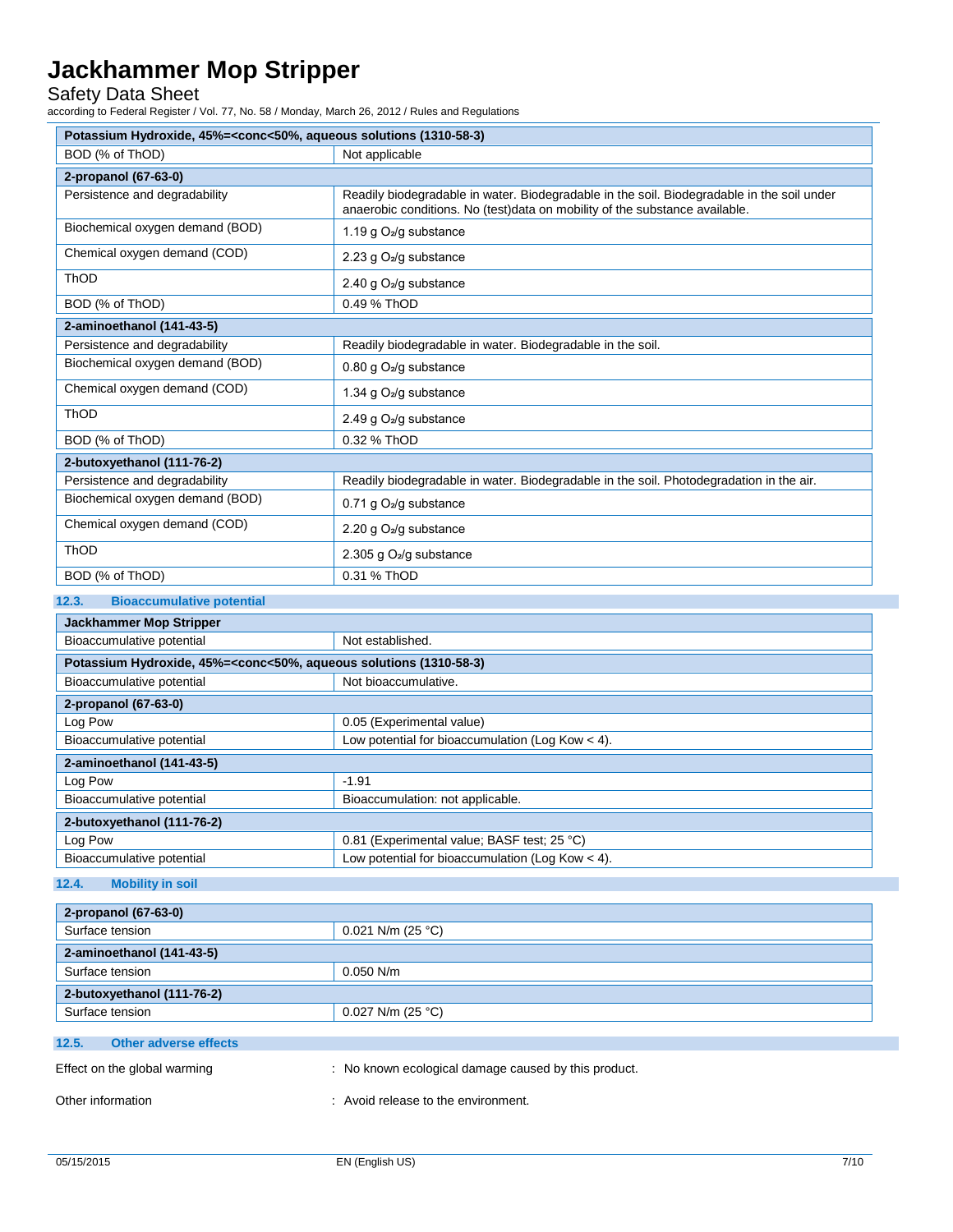## Safety Data Sheet

according to Federal Register / Vol. 77, No. 58 / Monday, March 26, 2012 / Rules and Regulations

| <b>SECTION 13: Disposal considerations</b>                                |                                                                                                                                                                                                                                                                                                                                                                                                                                                                                                                                                                                                                                                                                                                                                                                                                                                                                                                                                                                                                                                                                                                                                                                                                                                                                                                                                                                                                                                                                                                                                                                                                                                                                                                                                              |
|---------------------------------------------------------------------------|--------------------------------------------------------------------------------------------------------------------------------------------------------------------------------------------------------------------------------------------------------------------------------------------------------------------------------------------------------------------------------------------------------------------------------------------------------------------------------------------------------------------------------------------------------------------------------------------------------------------------------------------------------------------------------------------------------------------------------------------------------------------------------------------------------------------------------------------------------------------------------------------------------------------------------------------------------------------------------------------------------------------------------------------------------------------------------------------------------------------------------------------------------------------------------------------------------------------------------------------------------------------------------------------------------------------------------------------------------------------------------------------------------------------------------------------------------------------------------------------------------------------------------------------------------------------------------------------------------------------------------------------------------------------------------------------------------------------------------------------------------------|
| 13.1.<br><b>Waste treatment methods</b>                                   |                                                                                                                                                                                                                                                                                                                                                                                                                                                                                                                                                                                                                                                                                                                                                                                                                                                                                                                                                                                                                                                                                                                                                                                                                                                                                                                                                                                                                                                                                                                                                                                                                                                                                                                                                              |
| Waste disposal recommendations                                            | : Dispose in a safe manner in accordance with local/national regulations. Dispose of<br>contents/container in accordance with local/regional/national/international regulations.                                                                                                                                                                                                                                                                                                                                                                                                                                                                                                                                                                                                                                                                                                                                                                                                                                                                                                                                                                                                                                                                                                                                                                                                                                                                                                                                                                                                                                                                                                                                                                             |
| Ecology - waste materials                                                 | : Avoid release to the environment.                                                                                                                                                                                                                                                                                                                                                                                                                                                                                                                                                                                                                                                                                                                                                                                                                                                                                                                                                                                                                                                                                                                                                                                                                                                                                                                                                                                                                                                                                                                                                                                                                                                                                                                          |
| <b>SECTION 14: Transport information</b>                                  |                                                                                                                                                                                                                                                                                                                                                                                                                                                                                                                                                                                                                                                                                                                                                                                                                                                                                                                                                                                                                                                                                                                                                                                                                                                                                                                                                                                                                                                                                                                                                                                                                                                                                                                                                              |
| <b>Department of Transportation (DOT)</b>                                 |                                                                                                                                                                                                                                                                                                                                                                                                                                                                                                                                                                                                                                                                                                                                                                                                                                                                                                                                                                                                                                                                                                                                                                                                                                                                                                                                                                                                                                                                                                                                                                                                                                                                                                                                                              |
| In accordance with DOT                                                    |                                                                                                                                                                                                                                                                                                                                                                                                                                                                                                                                                                                                                                                                                                                                                                                                                                                                                                                                                                                                                                                                                                                                                                                                                                                                                                                                                                                                                                                                                                                                                                                                                                                                                                                                                              |
| Transport document description                                            | : NA1760 Compounds, cleaning liquid (Contains Sodium Metasilicate), 8, II                                                                                                                                                                                                                                                                                                                                                                                                                                                                                                                                                                                                                                                                                                                                                                                                                                                                                                                                                                                                                                                                                                                                                                                                                                                                                                                                                                                                                                                                                                                                                                                                                                                                                    |
| UN-No.(DOT)                                                               | : NA1760                                                                                                                                                                                                                                                                                                                                                                                                                                                                                                                                                                                                                                                                                                                                                                                                                                                                                                                                                                                                                                                                                                                                                                                                                                                                                                                                                                                                                                                                                                                                                                                                                                                                                                                                                     |
| Proper Shipping Name (DOT)                                                | : Compounds, cleaning liquid                                                                                                                                                                                                                                                                                                                                                                                                                                                                                                                                                                                                                                                                                                                                                                                                                                                                                                                                                                                                                                                                                                                                                                                                                                                                                                                                                                                                                                                                                                                                                                                                                                                                                                                                 |
|                                                                           | <b>Contains Sodium Metasilicate</b>                                                                                                                                                                                                                                                                                                                                                                                                                                                                                                                                                                                                                                                                                                                                                                                                                                                                                                                                                                                                                                                                                                                                                                                                                                                                                                                                                                                                                                                                                                                                                                                                                                                                                                                          |
| Transport hazard class(es) (DOT)                                          | : 8 - Class 8 - Corrosive material 49 CFR 173.136                                                                                                                                                                                                                                                                                                                                                                                                                                                                                                                                                                                                                                                                                                                                                                                                                                                                                                                                                                                                                                                                                                                                                                                                                                                                                                                                                                                                                                                                                                                                                                                                                                                                                                            |
| Hazard labels (DOT)                                                       | : 8 - Corrosive                                                                                                                                                                                                                                                                                                                                                                                                                                                                                                                                                                                                                                                                                                                                                                                                                                                                                                                                                                                                                                                                                                                                                                                                                                                                                                                                                                                                                                                                                                                                                                                                                                                                                                                                              |
|                                                                           |                                                                                                                                                                                                                                                                                                                                                                                                                                                                                                                                                                                                                                                                                                                                                                                                                                                                                                                                                                                                                                                                                                                                                                                                                                                                                                                                                                                                                                                                                                                                                                                                                                                                                                                                                              |
|                                                                           |                                                                                                                                                                                                                                                                                                                                                                                                                                                                                                                                                                                                                                                                                                                                                                                                                                                                                                                                                                                                                                                                                                                                                                                                                                                                                                                                                                                                                                                                                                                                                                                                                                                                                                                                                              |
|                                                                           |                                                                                                                                                                                                                                                                                                                                                                                                                                                                                                                                                                                                                                                                                                                                                                                                                                                                                                                                                                                                                                                                                                                                                                                                                                                                                                                                                                                                                                                                                                                                                                                                                                                                                                                                                              |
|                                                                           |                                                                                                                                                                                                                                                                                                                                                                                                                                                                                                                                                                                                                                                                                                                                                                                                                                                                                                                                                                                                                                                                                                                                                                                                                                                                                                                                                                                                                                                                                                                                                                                                                                                                                                                                                              |
| Packing group (DOT)                                                       | : II - Medium Danger                                                                                                                                                                                                                                                                                                                                                                                                                                                                                                                                                                                                                                                                                                                                                                                                                                                                                                                                                                                                                                                                                                                                                                                                                                                                                                                                                                                                                                                                                                                                                                                                                                                                                                                                         |
| DOT Packaging Non Bulk (49 CFR 173.xxx)                                   | $\therefore$ 202                                                                                                                                                                                                                                                                                                                                                                                                                                                                                                                                                                                                                                                                                                                                                                                                                                                                                                                                                                                                                                                                                                                                                                                                                                                                                                                                                                                                                                                                                                                                                                                                                                                                                                                                             |
| DOT Packaging Bulk (49 CFR 173.xxx)<br>DOT Symbols                        | : 242<br>: D - Proper shipping name for domestic use only, or to and from Canada, G - Identifies PSN                                                                                                                                                                                                                                                                                                                                                                                                                                                                                                                                                                                                                                                                                                                                                                                                                                                                                                                                                                                                                                                                                                                                                                                                                                                                                                                                                                                                                                                                                                                                                                                                                                                         |
|                                                                           | requiring a technical name                                                                                                                                                                                                                                                                                                                                                                                                                                                                                                                                                                                                                                                                                                                                                                                                                                                                                                                                                                                                                                                                                                                                                                                                                                                                                                                                                                                                                                                                                                                                                                                                                                                                                                                                   |
| DOT Special Provisions (49 CFR 172.102)                                   | : B2 - MC 300, MC 301, MC 302, MC 303, MC 305, and MC 306 and DOT 406 cargo tanks are                                                                                                                                                                                                                                                                                                                                                                                                                                                                                                                                                                                                                                                                                                                                                                                                                                                                                                                                                                                                                                                                                                                                                                                                                                                                                                                                                                                                                                                                                                                                                                                                                                                                        |
|                                                                           | not authorized.<br>IB2 - Authorized IBCs: Metal (31A, 31B and 31N); Rigid plastics (31H1 and 31H2); Composite<br>(31HZ1). Additional Requirement: Only liquids with a vapor pressure less than or equal to 110<br>kPa at 50 C (1.1 bar at 122 F), or 130 kPa at 55 C (1.3 bar at 131 F) are authorized.<br>N37 - This material may be shipped in an integrally-lined fiber drum (1G) which meets the<br>general packaging requirements of subpart B of part 173 of this subchapter, the requirements<br>of part 178 of this subchapter at the packing group assigned for the material and to any other<br>special provisions of column 7 of the 172.101 table.<br>T11 - 6 178.274(d)(2) Normal 178.275(d)(3)<br>TP2 - a. The maximum degree of filling must not exceed the degree of filling determined by the<br>following: (image) Where: tr is the maximum mean bulk temperature during transport, tf is the<br>temperature in degrees celsius of the liquid during filling, and a is the mean coefficient of<br>cubical expansion of the liquid between the mean temperature of the liquid during filling (tf) and<br>the maximum mean bulk temperature during transportation (tr) both in degrees celsius. b. For<br>liquids transported under ambient conditions may be calculated using the formula: (image)<br>Where: d15 and d50 are the densities (in units of mass per unit volume) of the liquid at 15 C<br>(59 F) and 50 C (122 F), respectively.<br>TP27 - A portable tank having a minimum test pressure of 4 bar (400 kPa) may be used<br>provided the calculated test pressure is 4 bar or less based on the MAWP of the hazardous<br>material, as defined in 178.275 of this subchapter, where the test pressure is 1.5 times the<br>MAWP. |
| DOT Packaging Exceptions (49 CFR 173.xxx)                                 | : 154                                                                                                                                                                                                                                                                                                                                                                                                                                                                                                                                                                                                                                                                                                                                                                                                                                                                                                                                                                                                                                                                                                                                                                                                                                                                                                                                                                                                                                                                                                                                                                                                                                                                                                                                                        |
| DOT Quantity Limitations Passenger aircraft/rail : 1 L<br>(49 CFR 173.27) |                                                                                                                                                                                                                                                                                                                                                                                                                                                                                                                                                                                                                                                                                                                                                                                                                                                                                                                                                                                                                                                                                                                                                                                                                                                                                                                                                                                                                                                                                                                                                                                                                                                                                                                                                              |
| DOT Quantity Limitations Cargo aircraft only (49 : 30 L<br>CFR 175.75)    |                                                                                                                                                                                                                                                                                                                                                                                                                                                                                                                                                                                                                                                                                                                                                                                                                                                                                                                                                                                                                                                                                                                                                                                                                                                                                                                                                                                                                                                                                                                                                                                                                                                                                                                                                              |
| DOT Vessel Stowage Location                                               | : B - (i) The material may be stowed "on deck" or "under deck" on a cargo vessel and on a<br>passenger vessel carrying a number of passengers limited to not more than the larger of 25<br>passengers, or one passenger per each 3 m of overall vessel length; and (ii) "On deck only" on<br>passenger vessels in which the number of passengers specified in paragraph (k)(2)(i) of this<br>section is exceeded.                                                                                                                                                                                                                                                                                                                                                                                                                                                                                                                                                                                                                                                                                                                                                                                                                                                                                                                                                                                                                                                                                                                                                                                                                                                                                                                                            |
| DOT Vessel Stowage Other                                                  | : 40 - Stow "clear of living quarters"                                                                                                                                                                                                                                                                                                                                                                                                                                                                                                                                                                                                                                                                                                                                                                                                                                                                                                                                                                                                                                                                                                                                                                                                                                                                                                                                                                                                                                                                                                                                                                                                                                                                                                                       |
| <b>Additional information</b>                                             |                                                                                                                                                                                                                                                                                                                                                                                                                                                                                                                                                                                                                                                                                                                                                                                                                                                                                                                                                                                                                                                                                                                                                                                                                                                                                                                                                                                                                                                                                                                                                                                                                                                                                                                                                              |
| Other information                                                         | : No supplementary information available.                                                                                                                                                                                                                                                                                                                                                                                                                                                                                                                                                                                                                                                                                                                                                                                                                                                                                                                                                                                                                                                                                                                                                                                                                                                                                                                                                                                                                                                                                                                                                                                                                                                                                                                    |
| 05/15/2015                                                                | EN (English US)<br>8/10                                                                                                                                                                                                                                                                                                                                                                                                                                                                                                                                                                                                                                                                                                                                                                                                                                                                                                                                                                                                                                                                                                                                                                                                                                                                                                                                                                                                                                                                                                                                                                                                                                                                                                                                      |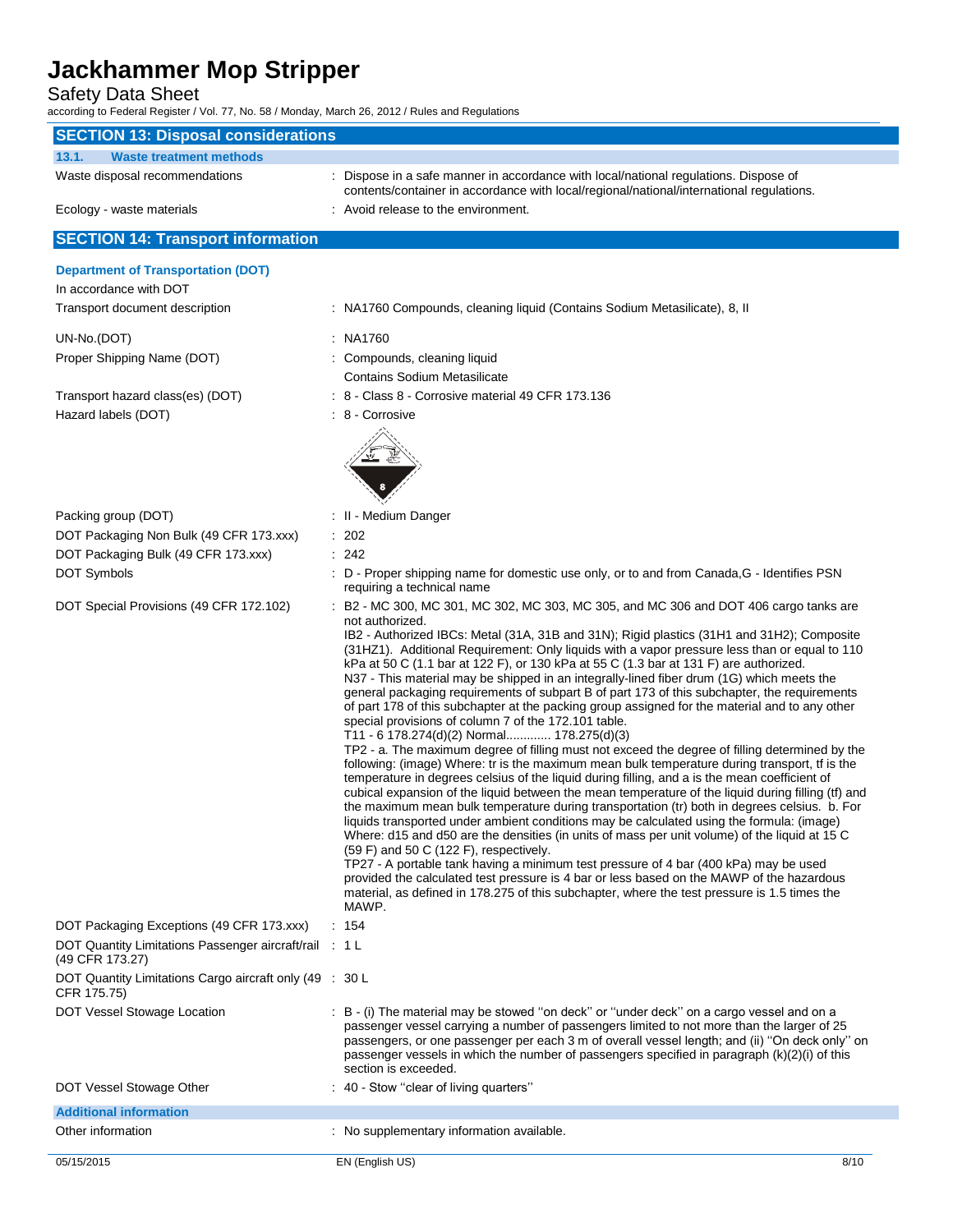Safety Data Sheet

according to Federal Register / Vol. 77, No. 58 / Monday, March 26, 2012 / Rules and Regulations

## **ADR**

No additional information available

### **Transport by sea**

No additional information available

#### **Air transport**

No additional information available

| <b>SECTION 15: Regulatory information</b>                                                                                     |         |
|-------------------------------------------------------------------------------------------------------------------------------|---------|
| 15.1. US Federal regulations                                                                                                  |         |
| <b>Jackhammer Mop Stripper</b>                                                                                                |         |
| Not listed on the United States TSCA (Toxic Substances Control Act) inventory                                                 |         |
| Potassium Hydroxide, 45%= <conc<50%, (1310-58-3)<="" aqueous="" solutions="" td=""></conc<50%,>                               |         |
| Listed on the United States TSCA (Toxic Substances Control Act) inventory<br>Not listed on the United States SARA Section 313 |         |
| RQ (Reportable quantity, section 304 of EPA's<br>List of Lists)                                                               | 1000 lb |
| 2-propanol (67-63-0)                                                                                                          |         |
| Listed on the United States TSCA (Toxic Substances Control Act) inventory<br>Listed on United States SARA Section 313         |         |
| 2-aminoethanol (141-43-5)                                                                                                     |         |
| Listed on the United States TSCA (Toxic Substances Control Act) inventory                                                     |         |
| 2-butoxyethanol (111-76-2)                                                                                                    |         |
| Listed on the United States TSCA (Toxic Substances Control Act) inventory                                                     |         |

#### **15.2. International regulations**

**CANADA**

No additional information available

### **EU-Regulations**

No additional information available

**Classification according to Regulation (EC) No. 1272/2008 [CLP]** No additional information available

**Classification according to Directive 67/548/EEC [DSD] or 1999/45/EC [DPD]** Not classified

#### **National regulations**

No additional information available

#### **15.3. US State regulations**

No additional information available

| <b>SECTION 16: Other information</b> |              |
|--------------------------------------|--------------|
| Revision date                        | : 04/15/2015 |
| Other information                    | None.        |